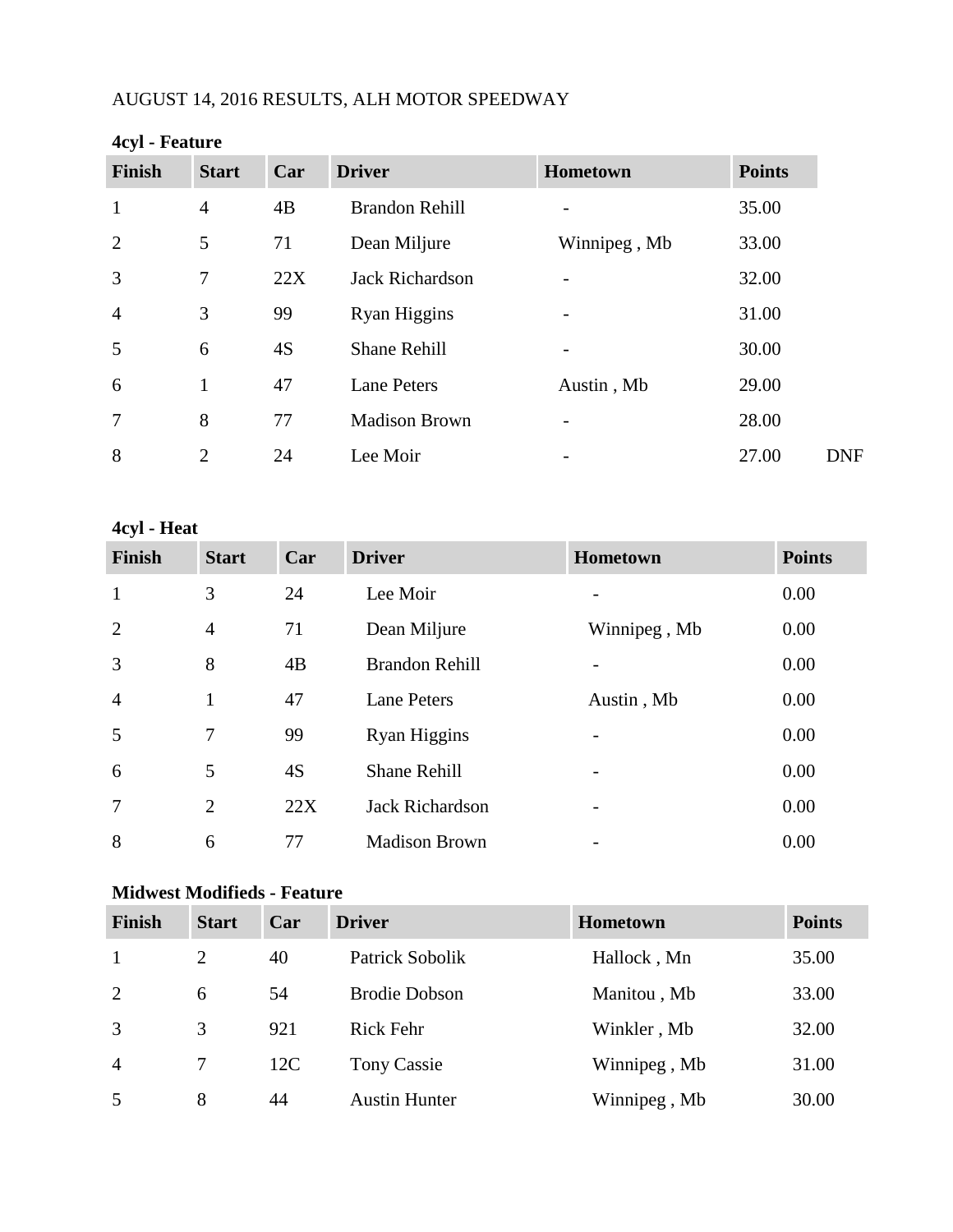| 6  | 9              | 99W | <b>Brandon Wieler</b> | -               | 29.00 |
|----|----------------|-----|-----------------------|-----------------|-------|
| 7  | $\overline{4}$ | 55  | Murray Kozie          | Headingley, Mb  | 28.00 |
| 8  | 11             | 95  | <b>Ted Doell</b>      | Carman, Mb      | 27.00 |
| 9  |                | 22  | Mark Kohaykewych      | Springfield, Mb | 26.00 |
| 10 | 10             | 47  | Erich Frey            | Lorette, Mb     | 25.00 |
| 11 |                | 88  | Cody Wall             | Plum Coulee, Mb | 24.00 |

### **Midwest Modifieds - Heat 2**

| Finish         | <b>Start</b>   | Car | <b>Driver</b>        | Hometown        | <b>Points</b> |
|----------------|----------------|-----|----------------------|-----------------|---------------|
| -1             |                | 88  | Cody Wall            | Plum Coulee, Mb | 10.00         |
| 2              | 4              | 44  | <b>Austin Hunter</b> | Winnipeg, Mb    | 9.00          |
| 3              | 5              | 55  | Murray Kozie         | Headingley, Mb  | 8.00          |
| $\overline{4}$ | $\overline{2}$ | 22  | Mark Kohaykewych     | Springfield, Mb | 7.00          |
| 5              | 3              | 47  | Erich Frey           | Lorette, Mb     | 6.00          |

# **Midwest Modifieds - Heat 1**

| <b>Finish</b>  | <b>Start</b>   | Car | <b>Driver</b>         | <b>Hometown</b> | <b>Points</b> |
|----------------|----------------|-----|-----------------------|-----------------|---------------|
| $\mathbf{1}$   |                | 12C | <b>Tony Cassie</b>    | Winnipeg, Mb    | 10.00         |
| 2              | 2              | 921 | <b>Rick Fehr</b>      | Winkler, Mb     | 9.00          |
| 3              | 3              | 40  | Patrick Sobolik       | Hallock, Mn     | 8.00          |
| $\overline{4}$ | 6              | 54  | <b>Brodie Dobson</b>  | Manitou, Mb     | 7.00          |
| 5              | $\overline{4}$ | 99W | <b>Brandon Wieler</b> | -               | 6.00          |
| 6              | 5              | 95  | <b>Ted Doell</b>      | Carman, Mb      | 5.00          |

#### **Modifieds - Feature**

| <b>Finish</b>  | <b>Start</b> | Car | <b>Driver</b>       | <b>Hometown</b> | <b>Points</b> |
|----------------|--------------|-----|---------------------|-----------------|---------------|
|                |              |     | <b>Scott Greer</b>  | East St., Mb    | 35.00         |
| 2              | 5.           | 36  | <b>Ryan Cousins</b> | Morden, Mb      | 33.00         |
| 3              | 8            | 10W | Ward Imrie          | Winnipeg, Mb    | 32.00         |
| $\overline{4}$ | 6            | 48  | Jerome Guyot        | Fannystelle, Mb | 31.00         |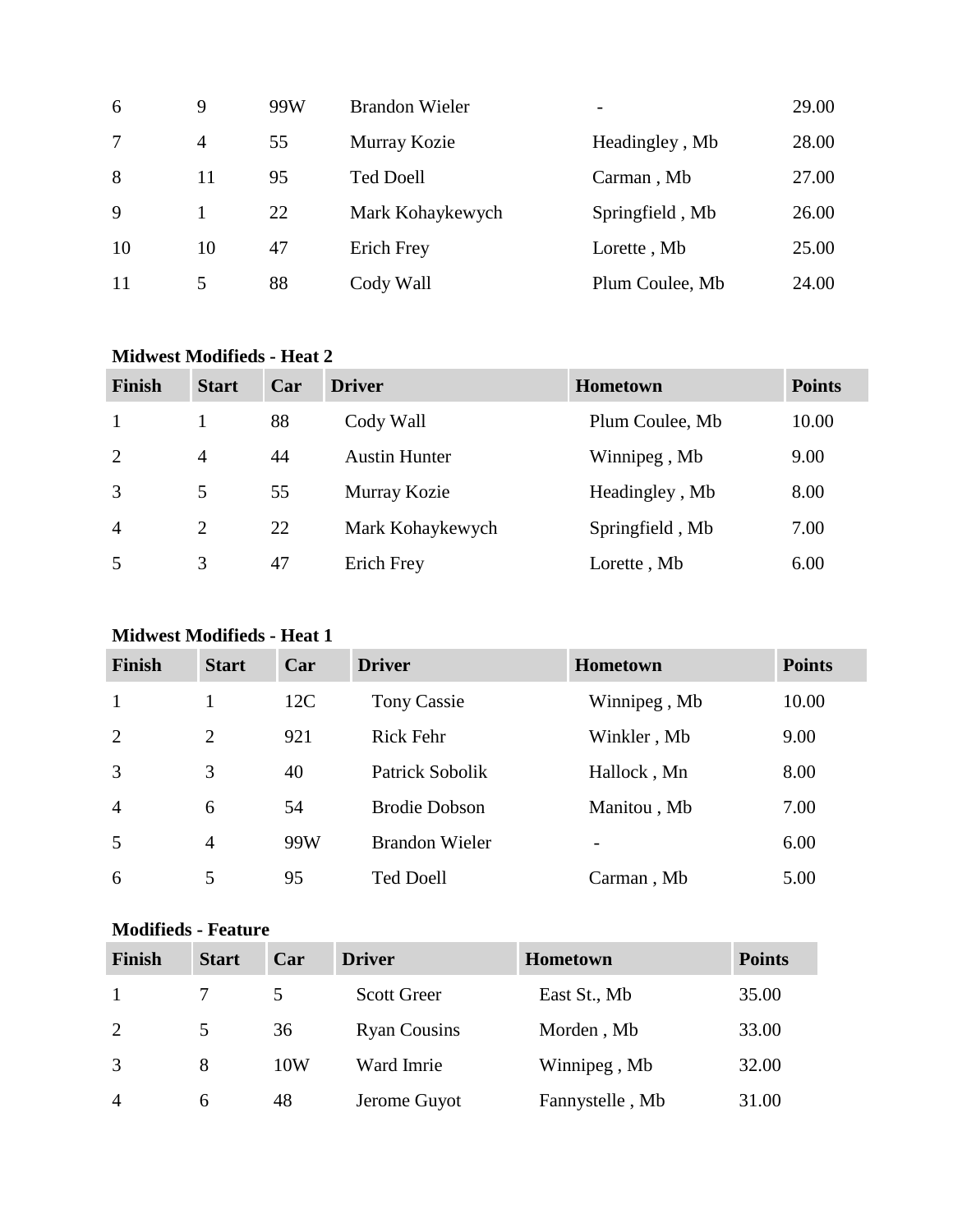| 5  | $\overline{2}$ | 1 J | Jeff Pritchard      | Carman, Mb      | 30.00 |            |
|----|----------------|-----|---------------------|-----------------|-------|------------|
| 6  | 3              | 92  | <b>Justin Bronk</b> | West St, Mb     | 29.00 |            |
| 7  | 4              | 24  | James Wall          | Winkler, Mb     | 28.00 |            |
| 8  |                | 27  | Chris Unrau         | Winkler, Mb     | 27.00 |            |
| 9  | 9              | 9M  | Lee Mcrae           | Marquette, Mb   | 26.00 | <b>DNF</b> |
| 10 | 10             | 29K | Ryan Kereluk        | St. Andrews, Mb | 0.00  | <b>DNS</b> |

#### **Modifieds - Heat 2**

| <b>Finish</b>  | <b>Start</b>   | Car | <b>Driver</b>         | <b>Hometown</b> | <b>Points</b> |            |
|----------------|----------------|-----|-----------------------|-----------------|---------------|------------|
| 1              | $\overline{2}$ | 10W | Ward Imrie            | Winnipeg, Mb    | 10.00         |            |
| 2              | $\overline{4}$ | 5   | <b>Scott Greer</b>    | East St., Mb    | 9.00          |            |
| 3              | 3              | 1J  | <b>Jeff Pritchard</b> | Carman, Mb      | 8.00          |            |
| $\overline{4}$ |                | 27  | Chris Unrau           | Winkler, Mb     | 7.00          |            |
| 5              | 5              | 29K | Ryan Kereluk          | St. Andrews, Mb | 0.00          | <b>DNS</b> |

# **Modifieds - Heat 1**

| <b>Finish</b>  | <b>Start</b> | Car | <b>Driver</b>       | <b>Hometown</b> | <b>Points</b> |
|----------------|--------------|-----|---------------------|-----------------|---------------|
| -1             | 2            | 36  | <b>Ryan Cousins</b> | Morden, Mb      | 10.00         |
| 2              | 3            | 48  | Jerome Guyot        | Fannystelle, Mb | 9.00          |
| 3              |              | 24  | James Wall          | Winkler, Mb     | 8.00          |
| $\overline{4}$ | 4            | 92  | <b>Justin Bronk</b> | West St, Mb     | 7.00          |
| 5              | 5            | 9M  | Lee Mcrae           | Marquette, Mb   | 6.00          |

# **Pure Stocks - Feature**

| <b>Finish</b>  | <b>Start</b> | Car | <b>Driver</b> | <b>Hometown</b> | <b>Points</b> |
|----------------|--------------|-----|---------------|-----------------|---------------|
|                |              | 2T  | Derek Pollock | Winnipeg, Mb    | 35.00         |
| 2              | 9            | 00  | Jeremy Bezan  | Miami, Mb       | 33.00         |
| 3              | 14           | 06  | Kevin Smith   | Boissevain, Mb  | 32.00         |
| $\overline{4}$ | 3            | 16  | Pat Smith     | Boissivain, Mb  | 31.00         |
| 5              |              | 9   | Les/lee Mcrae | Marquette, Mb   | 30.00         |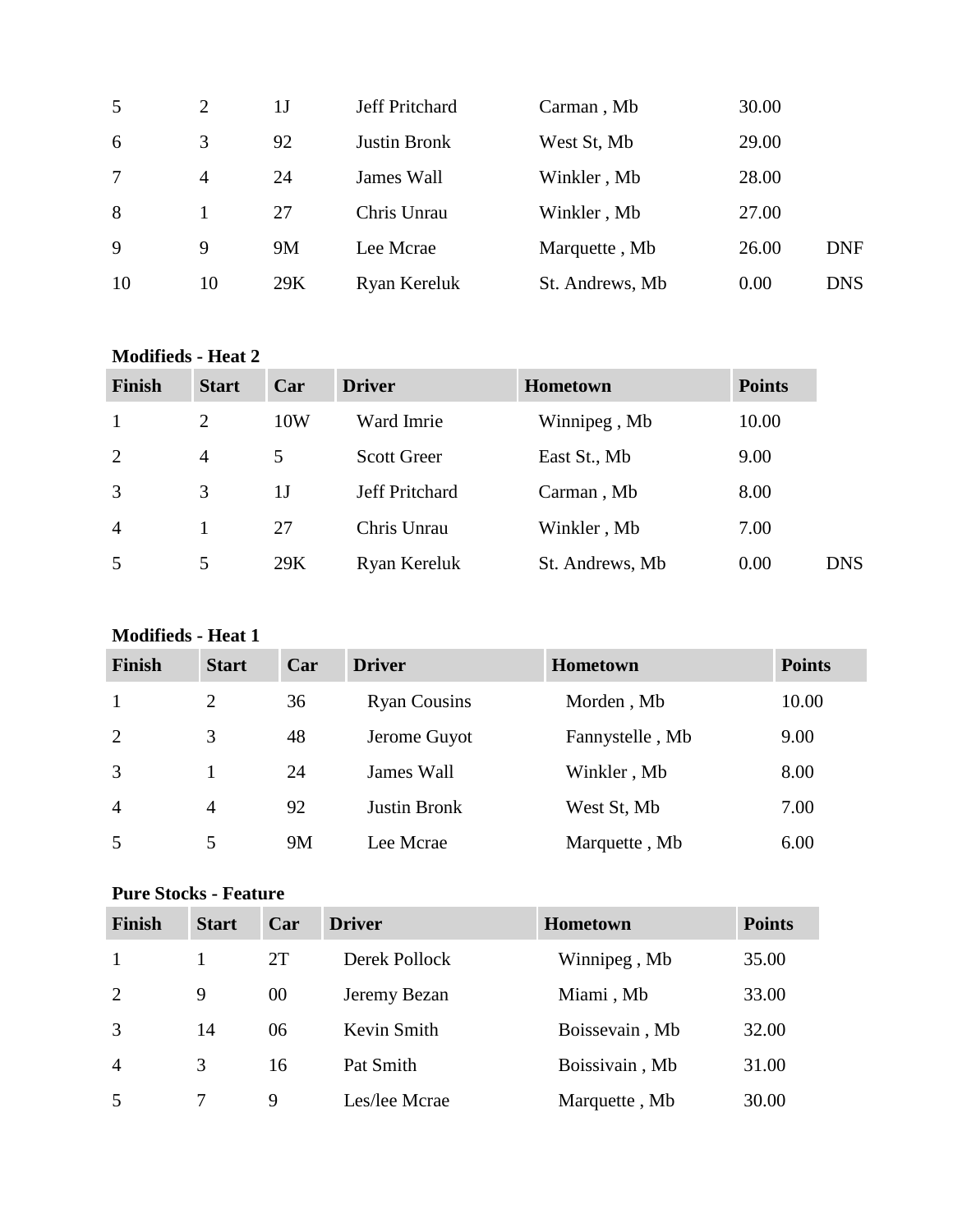| 6              | 5              | 22  | Chad Allen              |                          | 29.00 |            |
|----------------|----------------|-----|-------------------------|--------------------------|-------|------------|
| $\overline{7}$ | $\overline{4}$ | 6   | Nathan Klaassen         | Morden, Mb               | 28.00 |            |
| 8              | 8              | 02  | <b>Emerson Hamm</b>     | Morden, Mb               | 27.00 |            |
| 9              | 10             | 66K | <b>Brian Kentner</b>    | Boissevain, Mb           | 26.00 |            |
| 10             | 12             | 30K | <b>Brian Bellew</b>     | Killarney, Mb            | 25.00 |            |
| 11             | 6              | 33A | <b>Austin Overwater</b> |                          | 24.00 |            |
| 12             | 15             | 18  | Zak Brennan             | Lac Du, Mb               | 23.00 |            |
| 13             | $\overline{2}$ | 445 | Marv Klaassen           | Morden, Mb               | 22.00 |            |
| 14             | 18             | 15  | Danielle Korne          | Morden, Mb               | 21.00 |            |
| 15             | 17             | 79  | <b>Bill Messier</b>     | Winnipeg, Mb             | 20.00 |            |
| 16             | 16             | 95  | Al Unger                |                          | 19.00 |            |
| 17             | 11             | 13  | Jamie Smith             | $\overline{\phantom{a}}$ | 18.00 | <b>DNF</b> |
| 18             | 13             | 88  | Ed Marquart             | Miami, Mb                | 17.00 | <b>DNF</b> |

### **Pure Stocks - Heat 3**

| <b>Finish</b>  | <b>Start</b>   | Car | <b>Driver</b>           | <b>Hometown</b> | <b>Points</b> |
|----------------|----------------|-----|-------------------------|-----------------|---------------|
| $\mathbf{1}$   |                | 02  | <b>Emerson Hamm</b>     | Morden, Mb      | 10.00         |
| 2              | 2              | 33A | <b>Austin Overwater</b> |                 | 9.00          |
| 3              | 5              | 445 | Mary Klaassen           | Morden, Mb      | 8.00          |
| $\overline{4}$ | 3              | 30K | <b>Brian Bellew</b>     | Killarney, Mb   | 7.00          |
| 5              | 6              | 06  | Kevin Smith             | Boissevain, Mb  | 6.00          |
| 6              | $\overline{4}$ | 95  | Al Unger                |                 | 5.00          |

### **Pure Stocks - Heat 2**

| <b>Finish</b>  | <b>Start</b> | Car | <b>Driver</b> | <b>Hometown</b>          | <b>Points</b> |
|----------------|--------------|-----|---------------|--------------------------|---------------|
|                |              | 9   | Les/lee Mcrae | Marquette, Mb            | 10.00         |
| 2              | 3            | 2T  | Derek Pollock | Winnipeg, Mb             | 9.00          |
| 3              | 4            | 22  | Chad Allen    | $\overline{\phantom{0}}$ | 8.00          |
| $\overline{4}$ |              | 13  | Jamie Smith   | $\overline{\phantom{0}}$ | 7.00          |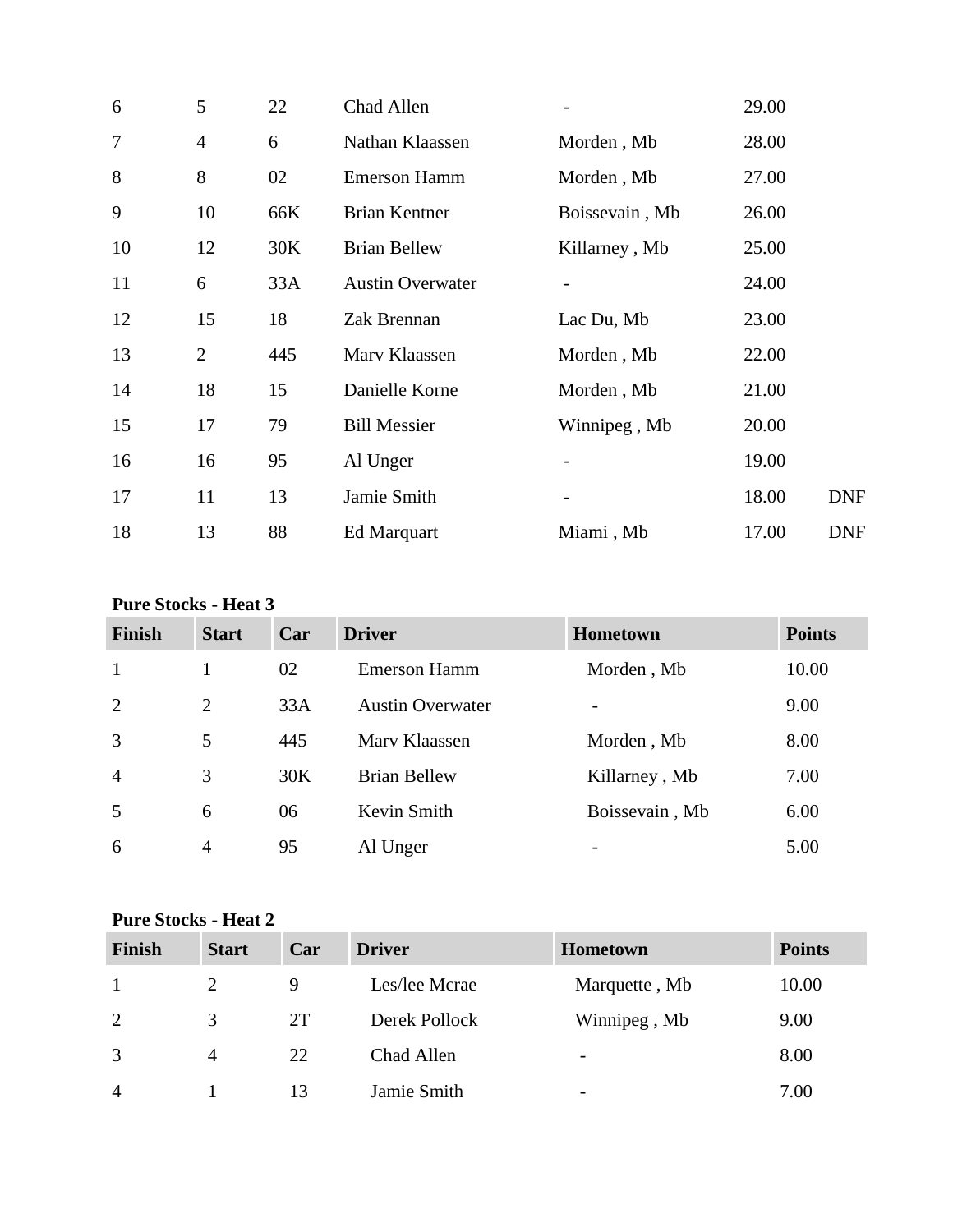|   | 88 | Ed Marquart | Miami, Mb  | 6.00 |
|---|----|-------------|------------|------|
| 6 |    | Zak Brennan | Lac Du, Mb | 5.00 |

# **Pure Stocks - Heat 1**

| <b>Finish</b>  | <b>Start</b>   | Car | <b>Driver</b>        | <b>Hometown</b> | <b>Points</b> |            |
|----------------|----------------|-----|----------------------|-----------------|---------------|------------|
| $\mathbf{1}$   | $\overline{2}$ | 00  | Jeremy Bezan         | Miami, Mb       | 10.00         |            |
| 2              |                | 6   | Nathan Klaassen      | Morden, Mb      | 9.00          |            |
| 3              | 6              | 16  | Pat Smith            | Boissivain, Mb  | 8.00          |            |
| $\overline{4}$ | 5              | 66K | <b>Brian Kentner</b> | Boissevain, Mb  | 7.00          |            |
| 5              | 3              | 79  | <b>Bill Messier</b>  | Winnipeg, Mb    | 6.00          | <b>DNF</b> |
| 6              | $\overline{4}$ | 15  | Danielle Korne       | Morden, Mb      | 5.00          |            |

# **Slingshots - Feature**

| <b>Finish</b>  | <b>Start</b>   | Car | <b>Driver</b>         | <b>Hometown</b>          | <b>Points</b> |
|----------------|----------------|-----|-----------------------|--------------------------|---------------|
|                | $\overline{4}$ |     | <b>Bailey Cousins</b> | $\overline{\phantom{a}}$ | 35.00         |
| 2              | 3              | 55  | Aiden Fehr            | Winkler, Mb              | 33.00         |
| 3              | 2              | 8   | <b>Tyler Doell</b>    | Carman, Mb               | 32.00         |
| $\overline{4}$ |                | 36  | <b>Brooke Cousins</b> | -                        | 31.00         |

# **Slingshots - Heat**

| <b>Finish</b>  | <b>Start</b>   | Car | <b>Driver</b>         | <b>Hometown</b>          | <b>Points</b> |
|----------------|----------------|-----|-----------------------|--------------------------|---------------|
|                | 2              |     | <b>Bailey Cousins</b> | $\overline{\phantom{a}}$ | 10.00         |
| 2              | 3              | 8   | <b>Tyler Doell</b>    | Carman, Mb               | 9.00          |
| 3              |                | 55  | Aiden Fehr            | Winkler, Mb              | 8.00          |
| $\overline{4}$ | $\overline{4}$ | 36  | <b>Brooke Cousins</b> | $\overline{\phantom{a}}$ | 7.00          |

# **Street Stock - Feature**

| Finish | <b>Start</b> | Car | <b>Driver</b>       | <b>Hometown</b> | <b>Points</b> |
|--------|--------------|-----|---------------------|-----------------|---------------|
|        |              | 39  | <b>Shawn Teunis</b> | West St., Mb    | 35.00         |
|        |              | 14  | Pete Letkemen       | Winnipeg, Mb    | 33.00         |